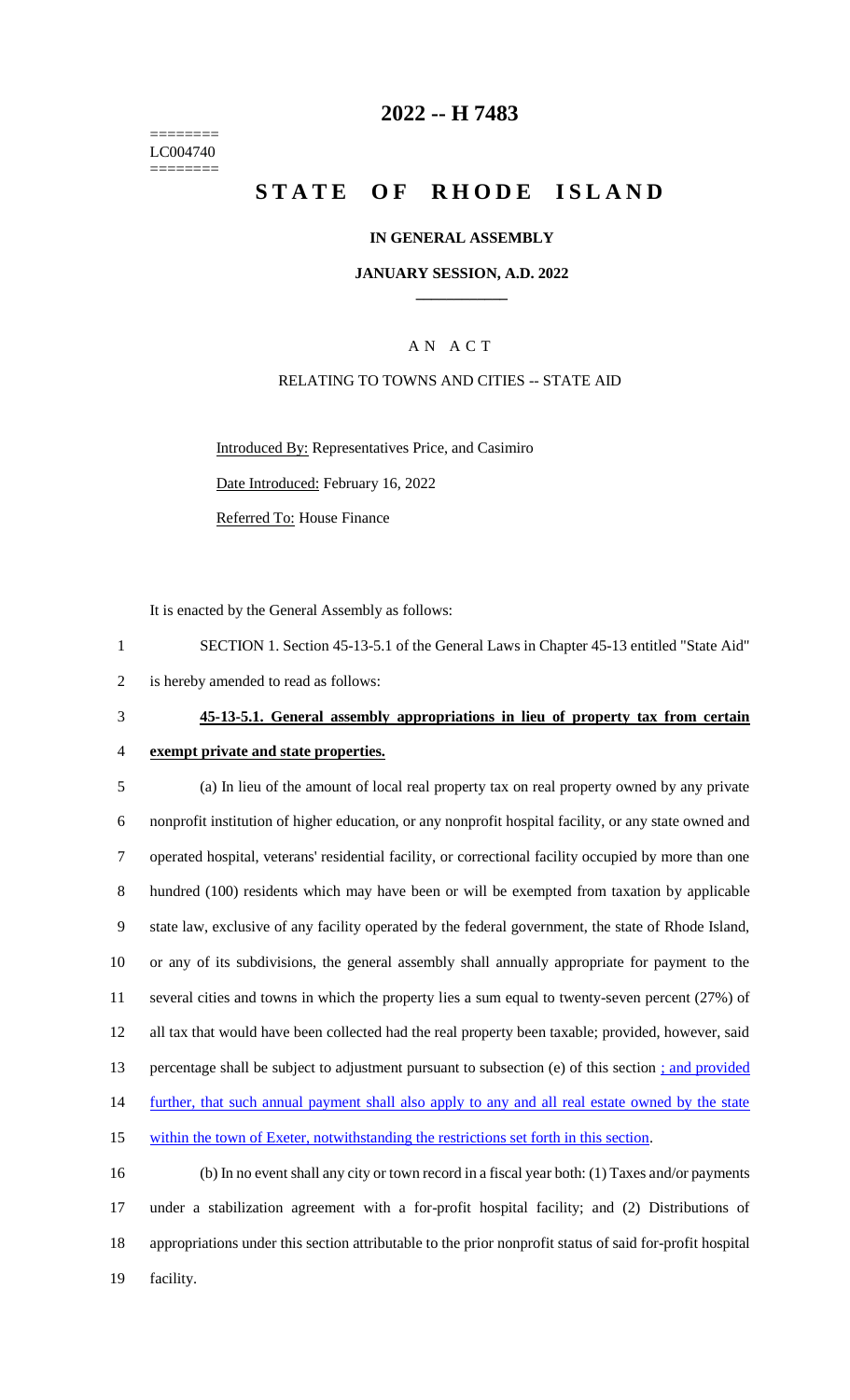(c) As used in this section, "private nonprofit institution of higher education" means any institution engaged primarily in education beyond the high school level, the property of which is exempt from property tax under any of the subdivisions, and "nonprofit hospital facility" means any nonprofit hospital licensed by the state and which is used for the purpose of general medical, surgical, or psychiatric care and treatment.

 (d) The grant payable to any municipality under the provision of this section shall be equal to twenty-seven percent (27%) of the property taxes that, except for any exemption to any institution of higher education or general hospital facility, would have been paid with respect to that exempt real property on the assessment list in the municipality for the assessment date of December 31, 1986, and with respect to such exempt real property appearing on an assessment list 11 in the municipality on succeeding assessment dates. Provided, however, that the grant paid for the fiscal year ending June 30, 2008, shall be based upon the assessment list in the municipality as of December 31, 2004.

 (e) The state budget offices shall include the amount of the annual appropriation in the state budget for the fiscal year commencing July 1, 1988, and each fiscal year thereafter. The amount of the annual distribution of appropriation payable to each eligible municipality in any year in accordance with this section shall be reduced proportionately in the event that the total of the annual appropriation in the state budget is insufficient to pay the eligible municipalities the amounts otherwise payable to said communities pursuant to subsection (a) of this section.

 (f) Distribution of appropriations shall be made by the state on or before July 31 of 1988 and each July 31 thereafter or following verified receipt of a municipality's assessment data for the following fiscal year's payment, whichever is later, and the payments may be counted as a receivable by any city or town for a fiscal year ending the preceding June 30.

 (g) Any act or omission by the state with respect to this chapter shall in no way diminish the duty of any town or municipality to provide public safety or other ordinary services to the 26 properties or facilities of the type listed in subsection (a). Such duty shall not pertain to the town of Exeter unless, and until such time as, it establishes a municipal police department.

28 (h) Provided, that payments authorized pursuant to this section shall be *initially applied to* 29 create a municipal police force in any community that does not have such a service on the effective date of this subsection, or to defray negotiated amounts paid by such municipality to the state for state police presence and coverage within that municipality and thereafter, such payments shall be 32 reduced pro rata, for that period of time that the municipality or local districts located therein 33 suspends or reduces such essential services to eligible facilities. For the purposes of this section "essential services" include, but are not to be limited to, police, fire and rescue.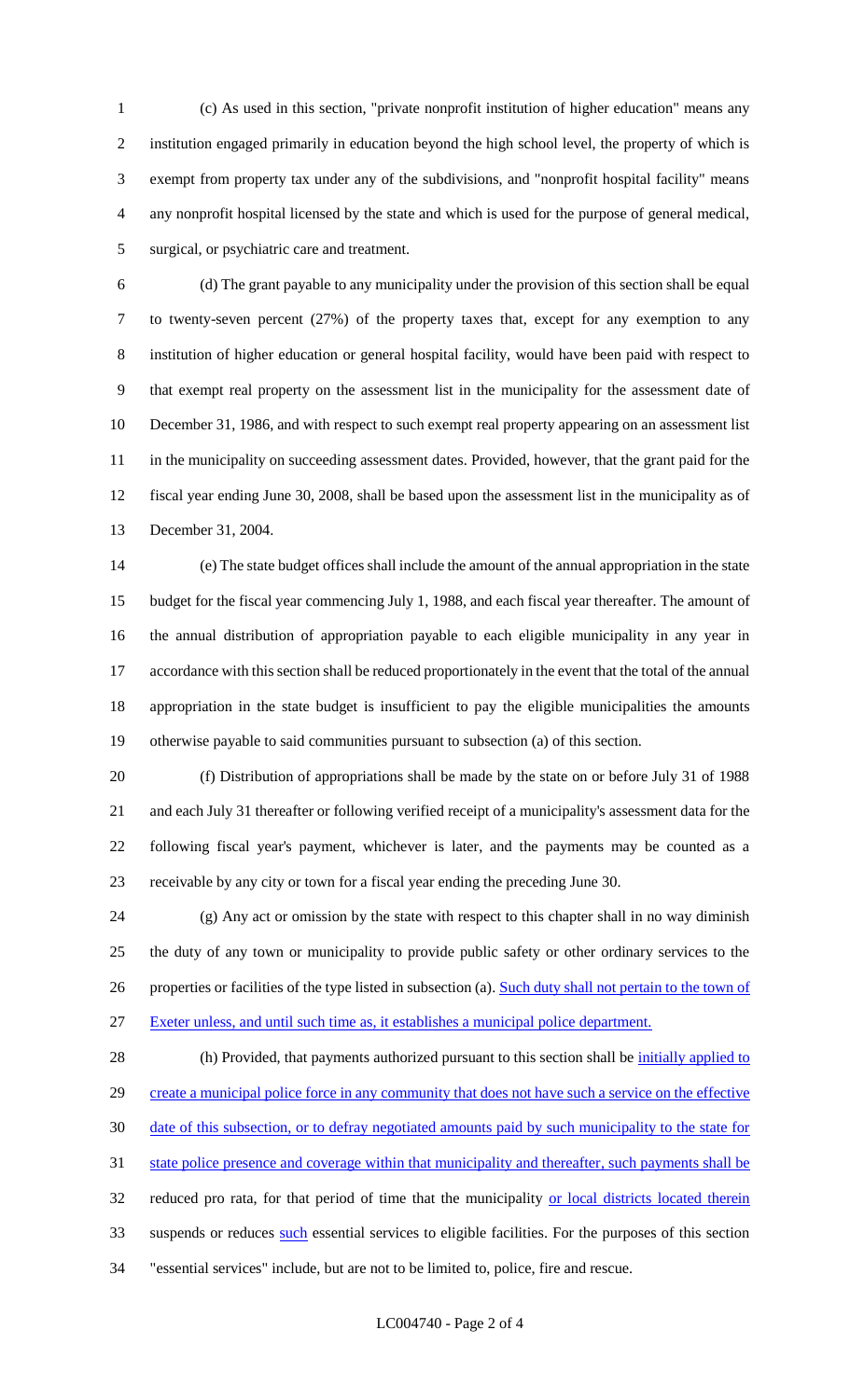1 SECTION 2. This act shall take effect upon passage.

#### $=$ LC004740  $=$